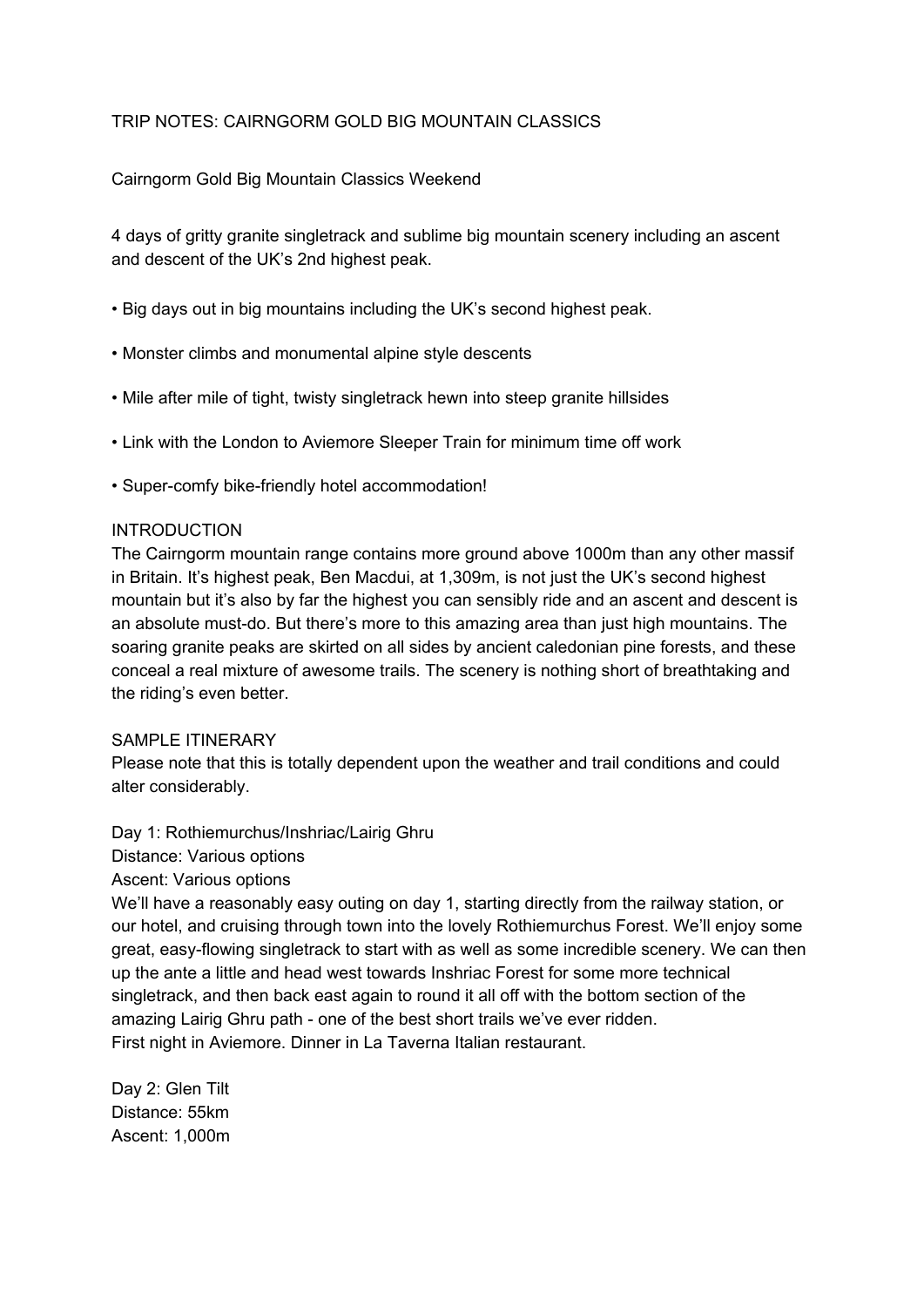The classic Glen Tilt circuit is about 55km with 1,000m of ascent. It sounds huge, but it's actually nothing like as tough as it sounds. The big attraction of this route is the scenery and the remoteness of it all. A lot of the miles are on good estate tracks that almost fly by, although there are a few really good fun techie sections too :) And after an afternoon swim under the Falls of Tarf (is anyone really brave enough?), the last 20km are gently downhill. There's a bit of a bonus too - we can use the minibus to drop us at the trail head cutting out around 200m of tarmac climbing!

Second night in Aviemore. Dinner in the Winking Owl pub, Aviemore

Day 3: Ben Macdui

Distance: Around 30km

Ascent: 1000m-1200m

A few choices of route here but the favourite would be to get dropped off at the ski station on Cairngorm which, at 630m, saves a lot of climbing, and then make the short, very steep pull up onto the plateau, where we cross the 1000m contour line for the first time. We then skirt around the edges of the amazing granite corries before enjoying flowing singletrack down into a high col, 200m short of the summit. It's a mixed push/ride from here. The descent follows incredibly sandy singletrack for over 10km, dropping close on 1000m in a single hit. We finish a long way from where we started so we then need to hop on the minibus for the drive back to Aviemore.

Third night in Aviemore. Dinner in the Cairngorm Hotel.

Day 4: Sgor Gaoith and Glen Feshie

Distance: 20km

Ascent: 900m

This is a shorter day that really consists of a one-up, one-down assault on one of the finest viewpoints anywhere in the UK. It's steep in places, and most will push at least some of it. But once up, there's some easy fun riding along the ridgetop to the summit. And a chance to eat lunch at 1118, while gazing out over the rest of the massif. The descent is a corker; sinuous singletrack weaves a sweet line through the heather, crosses a succession of streams and then drops back into Glen Feshie, with barely a water bar in sight - one of the best. It may be possible to squeeze a few more miles in, depending on legs and travel arrangements, but we usually leave time for a celebratory pint before heading our separate ways.

# INCLUDED IN THE TRIP PRICE

• All accommodation – 3 nights in a comfortable, family-ran hotel (on a 2 people sharing basis)

• Cooked breakfasts and packed lunches prepared by the local deli

• All travel in Scotland – 16-seat luxury minibus with a dedicated professional driver and bike trailer

• All guiding with a 4-1 client to guide ratio

# NOT INCLUDED IN THE TRIP PRICE

• Getting to and from Aviemore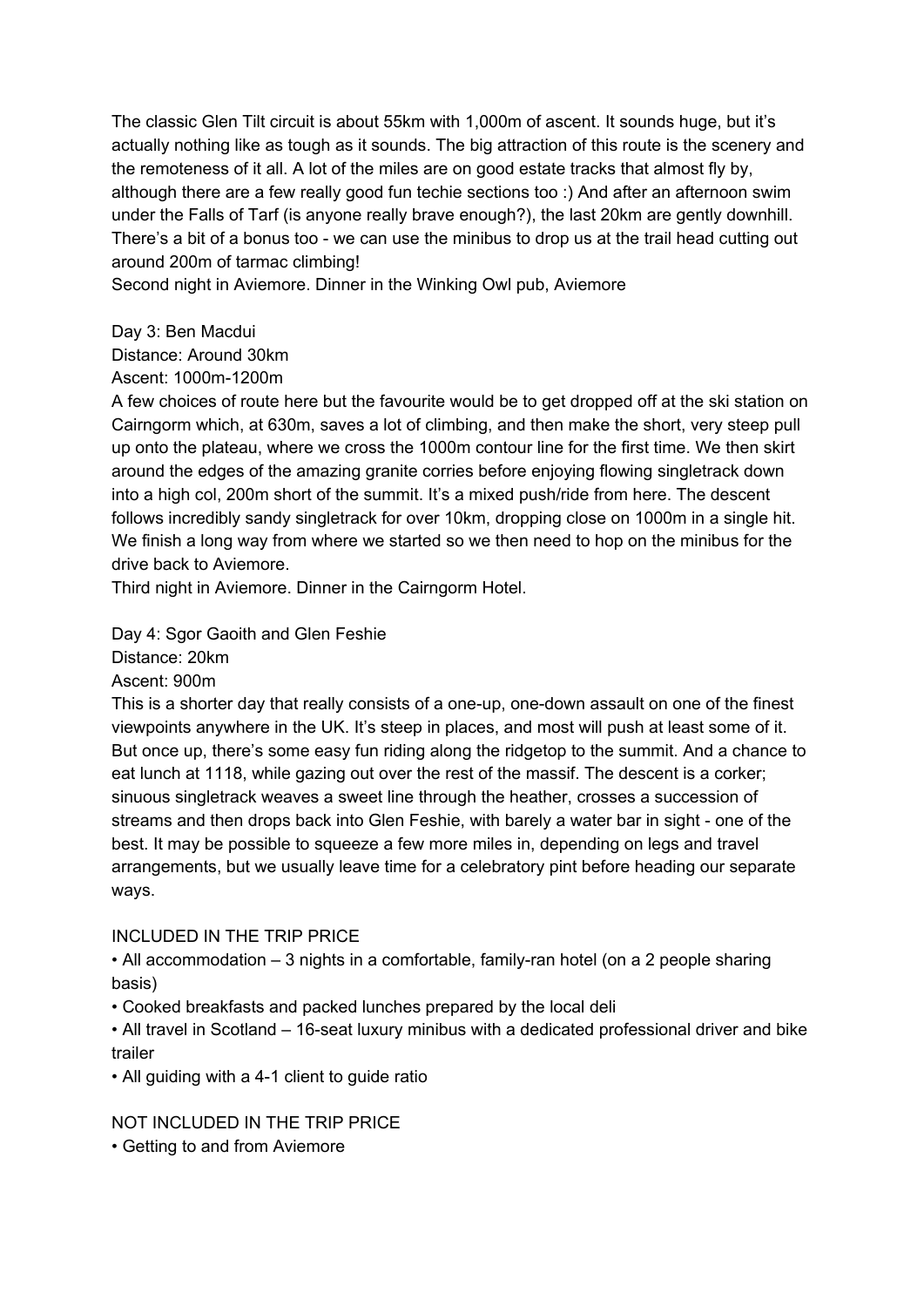- Travel insurance and personal equipment
- Evening meals
- Incidental personal expenditure, such as drinks, snacks and laundry

## A typical day

It's quite likely that no 2 days on this trip will be the same. But we can try… We'll have breakfast together at a time agreed the previous evening, and then load the bikes onto the trailer and hop on the bus. Most days, it would be good if we were ready to ride at this stage so there's no major faffing when we're dropped off (where parking might be awkward for a bus and trailer). But this won't always be possible so we can discuss it in the briefing or on the day.

Remember to bring a small post-ride bag to leave in the bus with dry clothes and shoes to put on after the ride. In the evenings, it will be ideal if we can meet for a pre-dinner drink and have a chat about the plans for the next day. Armed with the latest weather forecast and a few maps we'll come up with something that will suit everybody.

### RIDING SKILLS AND FITNESS

Technical: Typical trail centre Blacks are unlikely to phase you and you're happy on even tougher natural terrain. You're happy on smaller drops that can't quite be rolled.

Fitness: You're comfortable out all day at a good pace, and will even manage a few real epics if you pace yourself. 50km+ and 1500m of climbing won't phase you too much.

There'll be some big ups (including a fair bit of hike-a-bike), some long days, and some technical downs - a sense of humour may be required at times. It will also involve riding 4 days back to back (but voluntary rest days are possible if needed).

We travel with 2 guides to help us manage different speeds and different ability levels. But the plan is always to ride as a team and to pull together as much as possible. A strong team will achieve way more than a bunch of fit individuals. We usually find that everybody has their own strengths and weaknesses, and that during the trip most people will have good days and off days.

It's never a race and we will never leave anybody behind on either the ups or the downs

### **Training**

Just get out and ride. 30km at a steady pace will definitely be more useful than 15km at racing speed. So if your local trails are short, try to slow it down and do 2 laps. If you haven't ridden 50km in a day before, we recommend doing so at least once before the trip – to increase your confidence if nothing else!

### BIKES

Your bike needs to be ready for the rigours of the mountains – steep and rocky climbs and descents.

It would be well worth having it fully serviced (or doing it yourself). If there are parts you're in any doubt about, change them. This trip WILL be hard on bikes.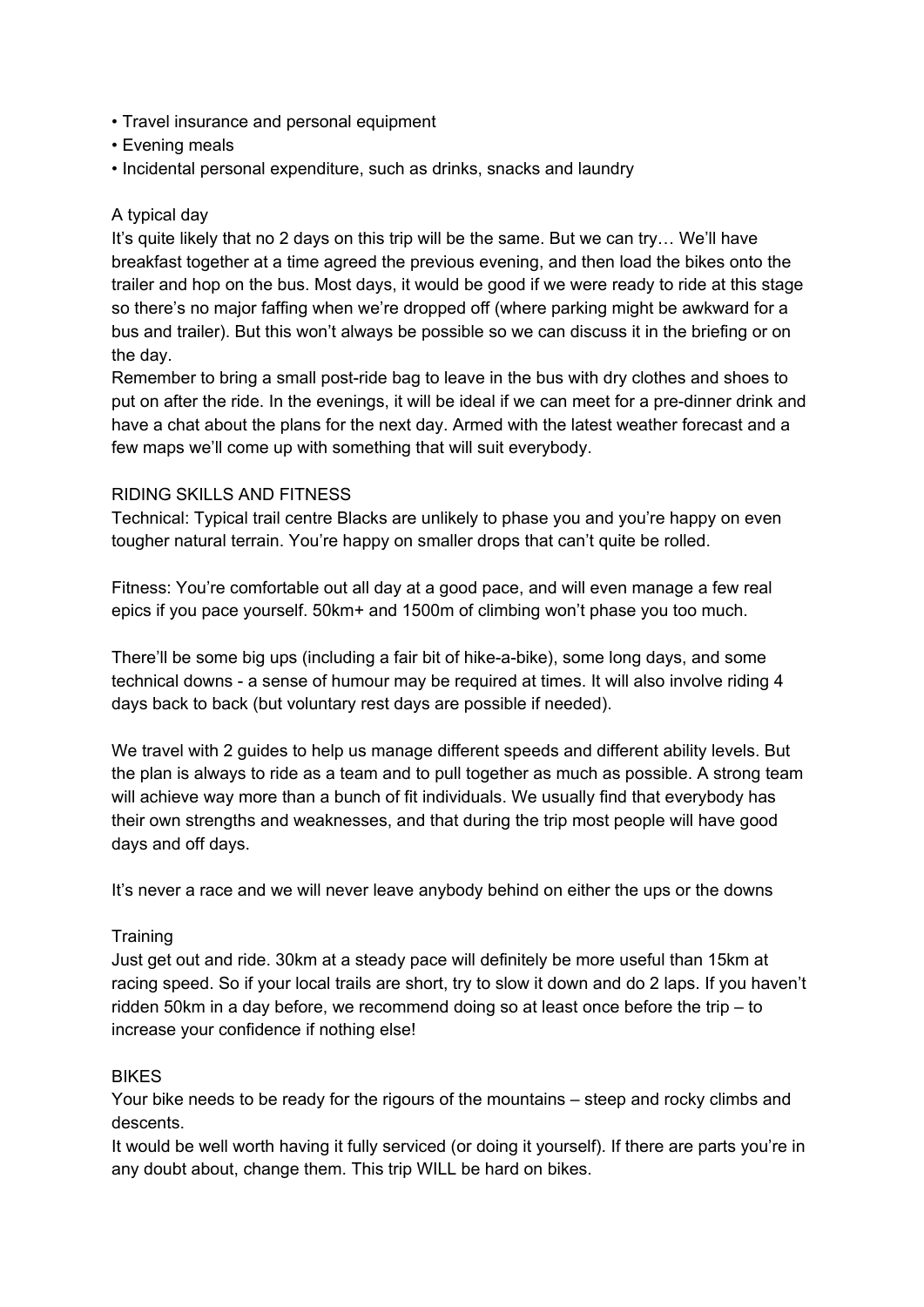As a minimum make sure your chain, chainset and cassette are all in decent nick and your brake pads are new or nearly new (you can always carry the old ones as spares and slot them back in later).

A lightweight x-country bike won't be strong enough for the descents and a downhill rig will be too heavy for the climbs. There's no perfect bike but make sure you can climb and descend on it reasonably well.

Fat bikes are not suitable!

We prefer to run tubeless to reduce pinch flats – a real problem on rocky terrain. Always carry at least one tube though.

Tyres are important. Lightweight racing tyres won't be strong enough. We recommend good trail or all-mountain tyres such as Maxxis High Rollers.

Note: There are excellent bike shops in the area.

### BIKE CLEANING, MAINTENANCE AND SECURITY

The hotel has a hose so we can wash the bikes each evening. We travel with a bike stand and a good selection of tools. If you need specific tools for your bike, please bring them.

We try not to leave the bikes unattended on the trailer, but we've got a selection of cables and locks so we can lock them if needed. If you've got a lock, please bring it. The hostel provides secure storage.

### MAPS

Yup, we're guiding so you don't need them. But if you're interested in following routes on your own maps, speak to us before you buy them in case plans change and you end up with the wrong ones. If you just want printouts of where we've been when we get home, let me know and I can do this (on a non-commercial basis  $\circledcirc$ )

### ETHICS ON THE HILL

There's no getting around it, 10 mountain bikers will be pretty conspicuous and we'll have some impact on the landscape and other trail users.

As a company, we're 100% committed to minimising our impact in every way we can. We operate a strict 'pack it out' policy for all litter (including banana skins and orange peel), and we try to leave as little trace of our passing as possible.

While we'll enjoy some epic descents and trails, please ride in control and at a speed that reflects your line of sight and abilities.

We'll certainly meet walkers and we want any interactions to be as positive as possible. It's important to give mountain bikers a good name.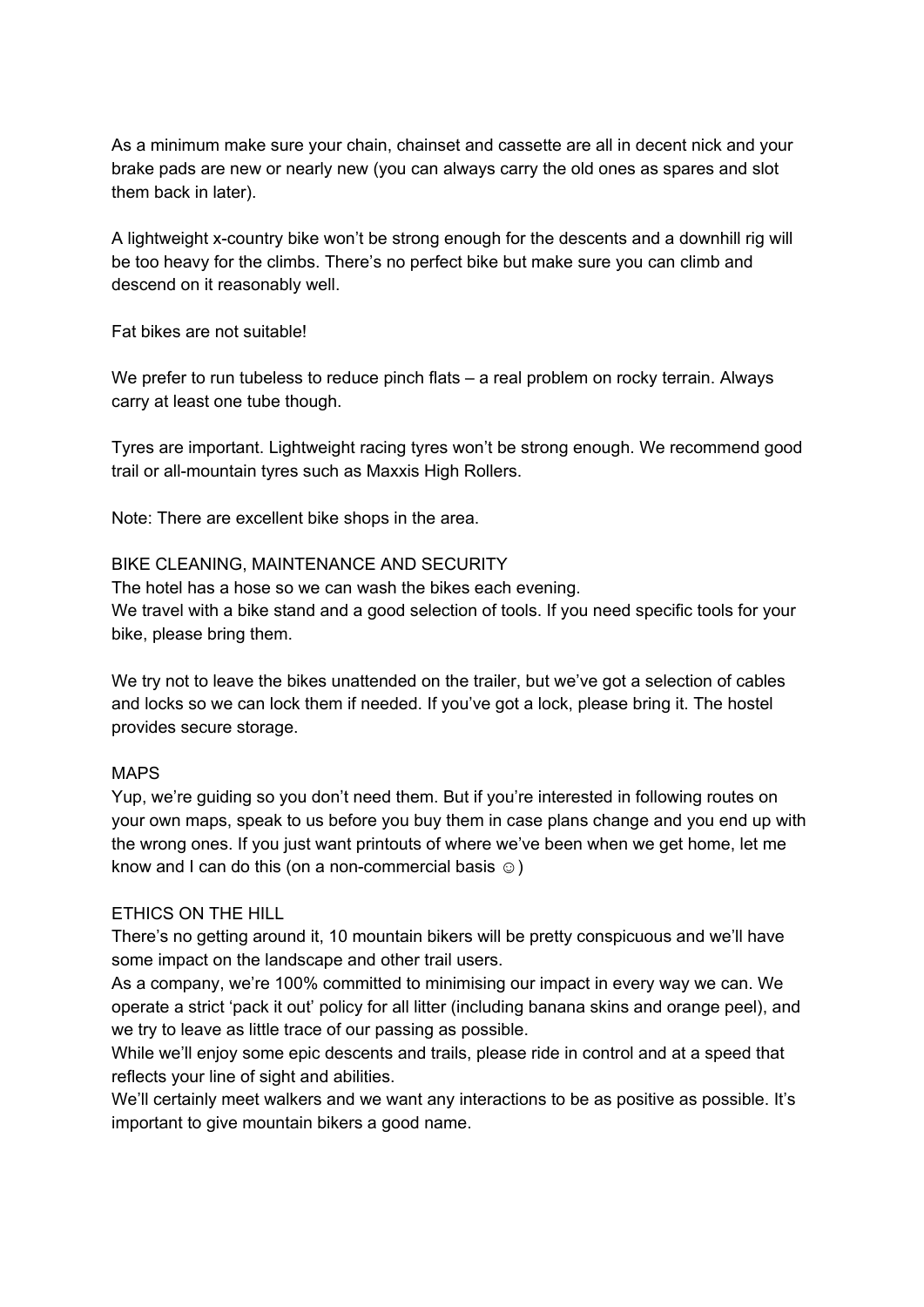## WEATHER

We could get everything from hot sunny days to full on winter blizzards – we've had snow in June! We generally have good, clear weather at this time of year but please pack winter and summer riding kit. See the kit list to find out what to bring.

### **INSURANCE**

Medical insurance isn't necessary in Scotland, but we strongly recommend travel insurance to cover you should you get injured or fall ill before the trip or during it.

### ACCOMMODATION

Ravenscraig Guest House

## www.aviemoreonline.com

This is a small and really comfortable family-run hotel. It's close to the centre of Aviemore and is very bike-friendly, with a handy hose, bike storage and a drying room. The breakfasts are also superb.

## KIT LIST

The weather can be very varied in Scotland so we need to be prepared. We'll have a briefing every evening to give you an up to date weather forecast and plan the next day. We can share some of the kit to keep packs as light as possible, although on very remote days we need to cover all eventualities.

## Riding kit

Some items can be shared between the group. If you haven't got all the kit please let us know at the first night's briefing.

• Hydration pack big enough to carry everything in the list below – suggested size 15L to 20L

- Water and snacks gels, energy bars, flapjacks, jelly babies
- Lunch (we supply it but you need to carry it!)
- Dry bag to keep everything dry inside your pack
- Mini pump for your valve type
- 2 inner tubes plus spare ones in the minibus (even if you use tubeless) Scotland is very rocky!
- Tube patches (preferably self-adhesive)
- Tubeless repair kit (if you use tubeless)
- Tyre boot or patch
- Tyre levers
- 2 spare spokes that fit your wheels
- Multi-tool
- 1 set of spare brake pads
- Rear gear hanger for your bike essential
- Cable ties
- Duct tape (we suggest wrapping 1m around your pump)
- Power link for your chain type and speed
- Mobile phone in a waterproof case or plastic bag